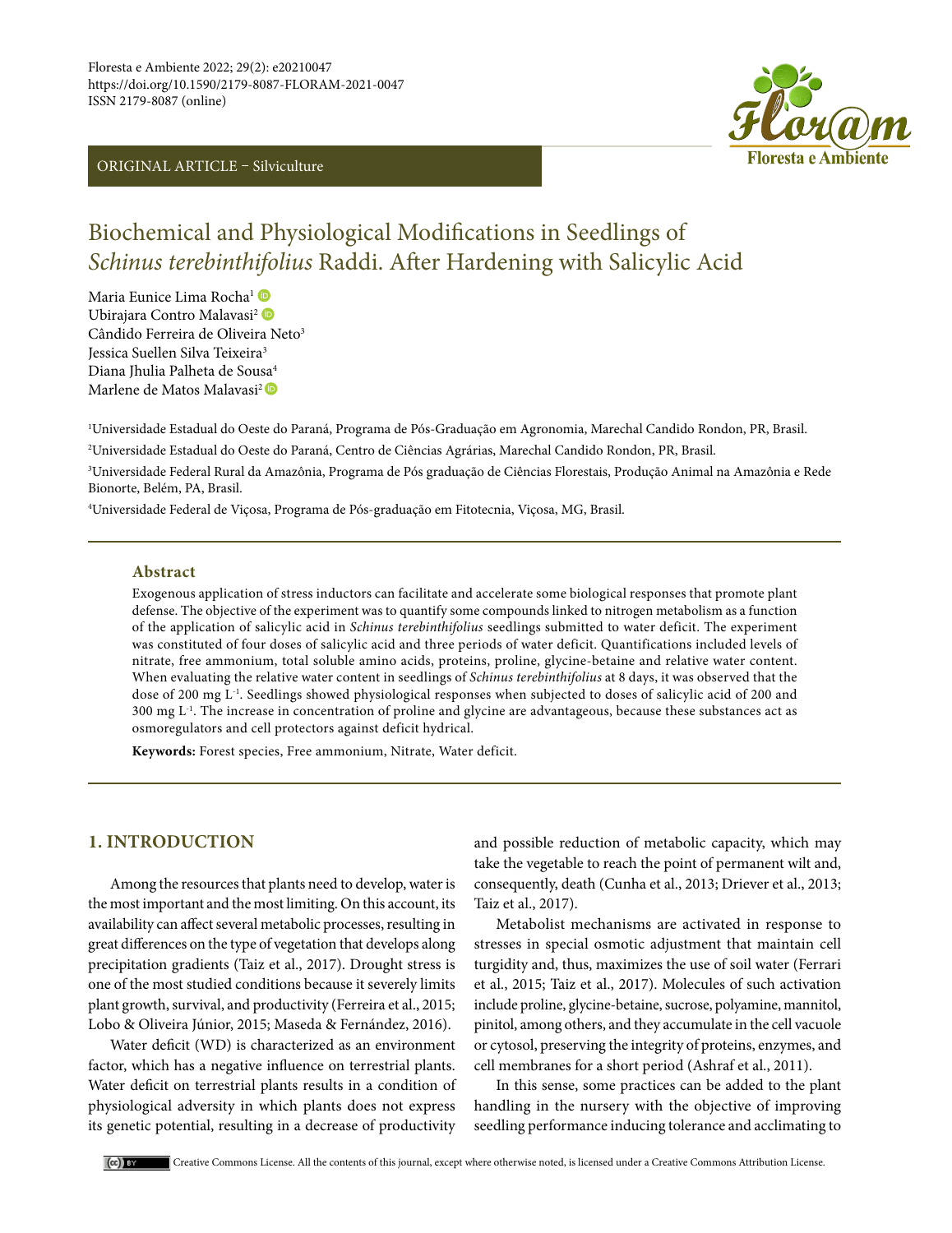field conditions after planting. The use of plant regulators is an option when it comes to modulating the plant morphological, biochemical, and physiological characteristics (D'Avila et al., 2011).

In hardening, the tendency is for those anticipated situations to simulate the condition after seedling expedition, especially stressful situations, and in this way, when exposed to those conditions, seedlings will already have the apparatus linked to defense, so the response will be faster and more efficient, and the post-planting shock will be alleviated (Jacobs & Landis, 2009; Close, 2012). In addition, hardening protocols will facilitate the production of seedlings in quantity and quality, improving post-planting and reducing expenses with replanting.

Salicylic acid (SA) is linked to biological activities, whether regulatory or defensive, and among its functions linked to secondary metabolism is the amplification of signals in stressful conditions. SA will activate enzyme protectors that could promote adaptive responses in plants or more quickly modify their tolerance (Khan et al., 2012; Miura & Tada, 2014; Asgher et al., 2015).

This research aimed to attenuate the effect of water deficit through the application of salicylic acid. In addition, doses of this regulator, between 1 and 50 mM, can alter the biological activities in plants on abiotic stress (Hayat et al., 2010; Kabiri et al., 2012; Hasanuzzaman et al., 2014).

*Schinus terebinthifolius* Raddi. is classified as tree species native of the Brazilian flora. The species has a wide distribution over the national territory and can be found from the South to the Northeast of Brazil, showing great rusticity. Despite its wide distribution, *aroeira vermelha* as it is popularly known, is more frequent between the states of Rio Grande do Sul and Pernambuco (Gilbert & Favoreto, 2011; Carvalho et al., 2013).

*Schinus terebinthifolius* Raddi. is a great option for use, mainly for its pioneering characteristics, rusticity and great phenotypic plasticity. In addition, it can be explored, if it follows the legislation, regarding its timber (furniture, charcoal, and firewood) and non-timber (therapeutic, antifungal, antiinflammatory properties) potential and can be introduced in places with the objective of restoring degraded areas. Furthermore, the Brazilian Unified Health System and the National Surveillance Agency recently approved commercial use of the species. Thus, knowing the potential of this species and the practices carried out in the nursery phase is a strategy to improve the quality of seedlings produced, as well as knowing the potential for them to have the best destination (DEGÁSPARI et al., 2005; KHALED et al., 2009; COSTA et al., 2010; FREIRES et al., 2011; SILVA et al., 2011; BULLA et al., 2015).

Thus, according to the previous arguments, the objective of the experiment was to quantify some compounds linked to nitrogen metabolism as a function of the application of salicylic acid in *Schinus terebinthifolius* seedlings submitted to water deficit.

#### **2. MATERIAL AND METHODS**

The experiment was conducted in a protected shade house covered with a 150-micron-thick anti-UV and low-density polyethylene film, equivalent to 20% shading in the western region of the State of Paraná with coordinates of 24° 33' 24" S and 54° 05' 67" W and an altitude of 420 m. The climatological classification according to Koppen for the region is the Cfa type, subtropical humid mesothermal (Alvares et al., 2013).

We used 400 three months old *Schinus terebinthifolius* seedlings obtained from the Itaipu Binacional nursery, which were propagated in 120 cm<sup>3</sup> plugs filled with Humusfertil<sup>®</sup> with electrical conductivity of  $1.5 \pm 0.3$  ds m<sup>-1</sup>, density of 480 kg m<sup>-3</sup>, hydrogen potential (pH) of  $6 \pm 0.5$ , maximum humidity, and water holding capacity in weight:weight basis equal to 60%.

Hardening was realized with salicylic acid with applications over a period of 2 months. The solutions of SA was obtained from the sum of deionized water, salicylic acid and non-ionic surfactant (Agral®) in the proportion 30 mL to 100 L of water, applied weekly for 2 months from September 26<sup>th</sup> to November 14<sup>th</sup> 2017, according to Mazzuchelli et al. (2014) applied with a hand sprayer between 6:00 and 8:00 AM in order to avoid unfavorable weather conditions.

After hardening with SA, seedlings were transferred from the plugs to larger containers (3 L pots) to start the acclimatization process, which lasted approximately 20 days in a shade house, with irrigation 3 times a day (8:00 AM, 12:00 PM and 8:00 PM) with weekly weedig. The 7-month-old seedlings transplanted into 3-liter pots filled with a mixture of local soil (Latosol RED Eutrofferric with a very clayey texture) and humus in the proportion of 3:1. Afterwards, the treatments of the water deficit were imposed.

Before the imposition of the water deficit, seedlings presented the following averages for height 27.67; 27.52; 24.74; and 26.33 cm for seedlings that received doses of 0, 100, 200, and 300 mg  $L^1$  of salicylic acid; stem diameter of 5.14; 5.07; 4.83; and 4.98 mm and the average number of leaves of 15.83; 08.17; 13.83; and 16.5 , respectively.

The imposition of water deficit consisted of 4 doses of SA  $(T1-0$  mg L<sup>-1</sup>; T2- 100 mg L<sup>-1</sup>; T3-1; 200 mg L<sup>-1</sup>; T4- 300 mg L-1), 3 periods of water deficit (E1-4; E2-8; and E3-12 days of water deficit), with 5 repetitions, totaling 60 experimental units.

The analyzes were performed at the end of each water deficit period by harvesting seedlings from the containers, oven drying at 65 °C for 48 hours, grounding dry tissues, and their biochemical parameters determined. Relative water content (RWC) was quantified according to Slavick (1979),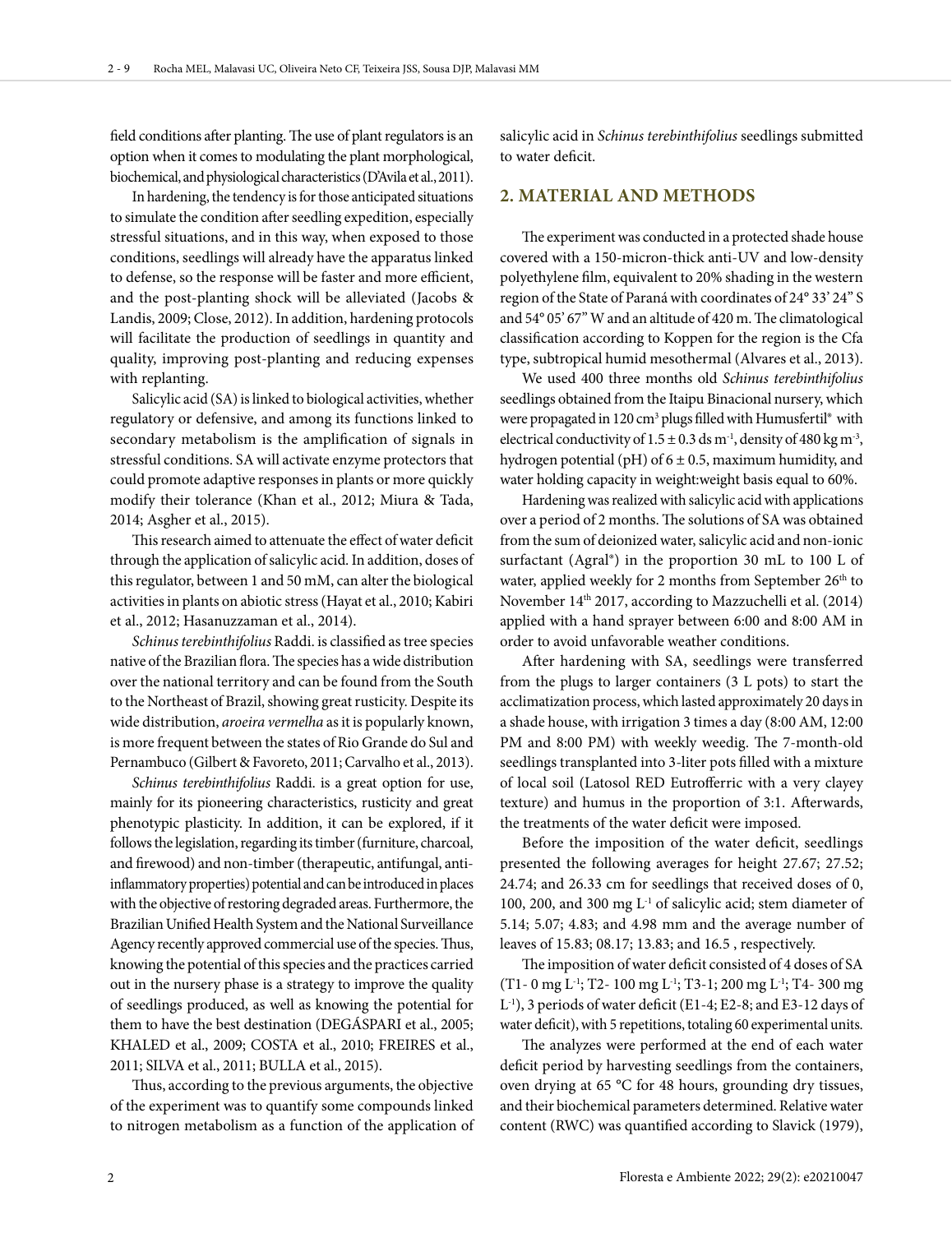as well as nitrate and free ammonium (Weatherburn et al., 1967), total soluble amino acids (Peoples et al., 1989), proline (Bates et al., 1973), and glycine-betaine (Grieve & Grattan, 1983). The analyses were performed at the Laboratory for the Study of the Biodiversity on Superior Plants (Laboratório para Estudo da Biodiversidade em Plantas Superiores — EBPS), located at the Universidade Federal Rural da Amazônia (UFRA), Belém, Pará.

For statistical purposes, the normality and homogeneity tests were performed using the common covariance matrix using Genes software followed by analysis of variance and chi-square (Cruz, 1998). When appropriate, treatment means were compared by Tukey test. The graphs were constructed with Excel and the curves were determined according to the averages and their respective standard deviations.

# **3. RESULTS AND DISCUSSION**

After 4 days of water restriction, relative water content values were not influenced by SA treatments but differed from the control treatment. The purpose of the application of plant regulators is to mitigate the effects of water loss by adjusting compatible solutes, attenuating the adverse condition, and allowing plants to continue functioning, even if in a restricted way until the cell turgidity is restored.

At 8 days of water deficit, an increase in relative water content was calculated from seedlings that received 200 mg  $L<sup>-1</sup>$  of SA, indicating that the application of SA is more efficient when the stress condition was more intense and signaled by plant tissues. At 4 days, the plants still had green and turgid leaves, as the species used showed good tolerance to water deficit and, therefore, featured more efficient use of water when the water restriction was increased (Figure 1). In the long run, however, an application of the regulator did not alleviate the effects of the adverse condition, mainly because the maintenance of water inside the cells through the osmotic adjustment is more efficient in the first moments (Bergamaschi & Bergonci, 2017). A the final evaluation period (12 days), a dose of 300 mg  $L^{-1}$  resulted (Figure 1) in the lowest average of relative water content (22.87%) and the application of SA did not contribute to alleviate the stressful condition.

In *Schinus terebinthifolius* seedlings, the nitrate content in the leaves was increased with the application of 100 mg  $L^{-1}$  at 4 and 8 days of water deficit, while with the application of 200 mg L-1 the levels were decreased compared to control treatment (Figure 2). The reduction may result from the conversion of nitrogen in the cells conditioned to the functioning of the nitrate reductase. According to Sharner & Boyer (1976) the objective is to prevent those substances from being lost with the leaf abscission process, since in extreme situations of light

or temperature, the transport of substances from the leaves to the roots can occur and thus decrease their concentrations in the above ground system.

The intensification of stress can modify cellular content, causing an imbalance between cellular components and substances, namely sucrose, carbohydrates, proline, glycine, among others. At 12 days (Figure 2) of water deficit, the reduction was not mitigated with the application of SA. Several factors can cause changes in seedling physiology when exposed to water deficit. However, one of the first organs affected will be the leaf. Because in that condition there will be an imbalance in the water potential of the cells, a reduction in stomatal conductance as a consequence of stomatal closure, a reduction in the efficiency of the photosystems and relative water content. In addition, osmotic imbalance of the cells can occur resulting from the increase in compatible solutes (Lobato et al., 2008; Campos et al., 2010).



**Figure 1.** Relative water content (RWC) in *Schinus terebinthifolius* seedlings exposed to water deficit and treated with salicylic acid. Means followed by the same letter do not differ statistically from each other by the Tukey test at the level of 1% probability. Caption- The bars represent the doses of salicylic acid (0, 100, 200 and 300 mg L-1)



**Figure 2.** Nitrate content in leaves of *Schinus terebinthifolius* seedlings exposed to water deficit and treated with salicylic acid. The means followed by the same letter do not differ statistically from each other by the Tukey test at the level of 1% probability. Caption- The bars represent the doses of salicylic acid (0, 100, 200 and 300 mg L-1).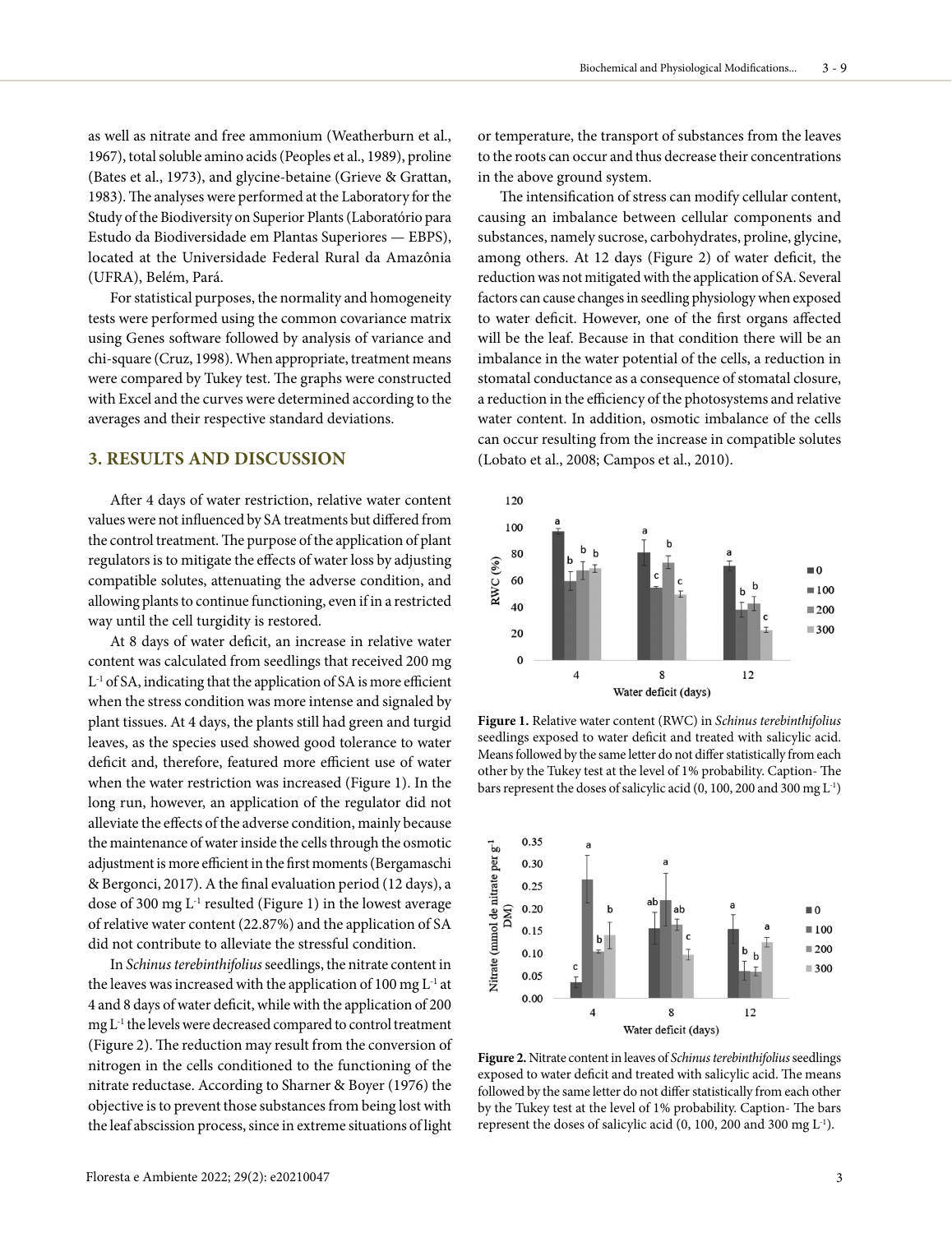Under stressful conditions, the allocation of biomass is redirected from the leaves and stems to the roots improving rooting, water absorption, and nutrient uptake. The strategy is to promote physiological, morphological, biochemical, and cellular changes that will make the plants prepared for future adversities. This is a result of the allocation of photoassimilates, as well as photosynthesis by-products that will stimulate an increase in plant dry biomass, especially in root tissues, as a strategy to increase the surface of contact from the roots with available water in the soil (Correia & Nogueira, 2004; Verma et al., 2012; Sapeta et al., 2013).

Hence, the contents stored in the leaves, mainly sugars and amino acids were translocated to the roots. This can be seen in Figure 3, where root levels were increased, because of the programmed translocation due to the water deficit. At 4 days, the nitrate contents present in the roots increased with the application of 300 mg  $L^1$  of SA in comparison to other treatments. The same trend was observed at 12 days, where the levels decreased in the leaves and were increased for the roots, with the doses of 100 and 200 mg L-1. Many studies have suggested that both the accumulation and translocation of solutes are influenced by stressful conditions, whether these are biotic or abiotic. In addition, the application of plant regulators can cause that activity, stimulating tolerance (Suwa et al., 2006; Taiz et al., 2017).



**Figure 3.** Nitrate content in roots of *Schinus terebinthifolius* seedlings exposed to water deficit and treated with salicylic acid. The means followed by the same letter do not differ statistically from each other by the Tukey test at the level of 1% probability. Caption- The bars represent the doses of salicylic acid (0, 100, 200 and 300 mg L-1).

The concentrations of free ammonium in leaves of *Schinus terebinthifolius* seedlings at 4 and 8 days under water deficit did not show difference ( $P > 0.05$ ) with averages of 5.62 and 5.76 mmol of NH $_4^{\mathrm{+}}$  kg $^{\mathrm{-1}}$  of DM (Dry Matter), respectively. At 12 days, the highest values were obtained with application of 300 mg L-1 of SA and the averages obtained were equal to 3.62, 5.89, 5.81, and 5.0 mmol of  $NH<sub>4</sub><sup>+</sup>$  kg<sup>-1</sup> of DM for doses of 0, 100, 200, and 300 mg L-1, respectively. Such trend reinforces the assumption that high doses of SA intensify stress by increasing concentration of solutes (Figure 4).

It is worth noting that high concentrations of ammonium can be toxic and inhibit numerous metabolic activities essential for plant development by altering the photoassimilates production routes and reducing plant growth (Almeida & Vieira, 2010).

The levels of ammonium on the roots after 4 days of water deficit induced a decrease of the averages with the lowest value obtained with the dose of 300 mg  $L<sup>1</sup>$ . With the worsening of water deficit condition, there was an inversion in the ammonium concentrations on the roots at 12 days and the highest averages were obtained with doses of 200 and 300 mg L-1 however not differing from the treatment without application of SA. Therefore, it is inferred that the high concentrations for this evaluation period were stressful, increasing the levels of the evaluated solute (Figure 4). Another explanation is that as the levels were increased, there was signaling of plant defense to cease biological activities and thereby avoid energy expenditure and reduce water consumption.

Similar results were reported by Teixeira et al*.* (2015) where there was an increase in ammonium concentrations on the leaves (4.3 to 8.6 mmol of  $NH_4^+kg^1$  of DM) and roots (13.7 to 18.5 mmol NH4 + kg-1 DM) of *Morinda citrifolia L.* subjected to water deficit. This increase can be justified by the reduction in the activity of the glutamine synthetase enzyme, since the lack of energy (ATP) and the decrease in glutamate concentrations negatively impact this conversion from ionic sources (NO $_{\rm 3}$  and  $NH<sub>4</sub><sup>+</sup>$ ) to essential amino acids (Sodek, 2019).

In addition to the translocation process, another reason for reductions of both ammonium and nitrate on the leaves is the conversion of these inorganic sources to their organic forms. In this case, amino acids or proteins will be returned to the roots via phloem, or redistributed to fruit seeds and flowers if it is the reproductive period. This conversion can occur in the leaves or roots. Depending on the urgency and demand of the plants, both forms are soluble and mobile in the plant conduction system (Sodek, 2019).



**Figure 4.** Ammonium content in roots of *Schinus terebinthifolius* seedlings exposed to water deficit and treated with salicylic acid. The means followed by the same letter do not differ statistically from each other by the Tukey test at the level of 1% probability. Caption- The bars represent the doses of salicylic acid (0, 100, 200 and 300 mg  $L^{-1}$ ).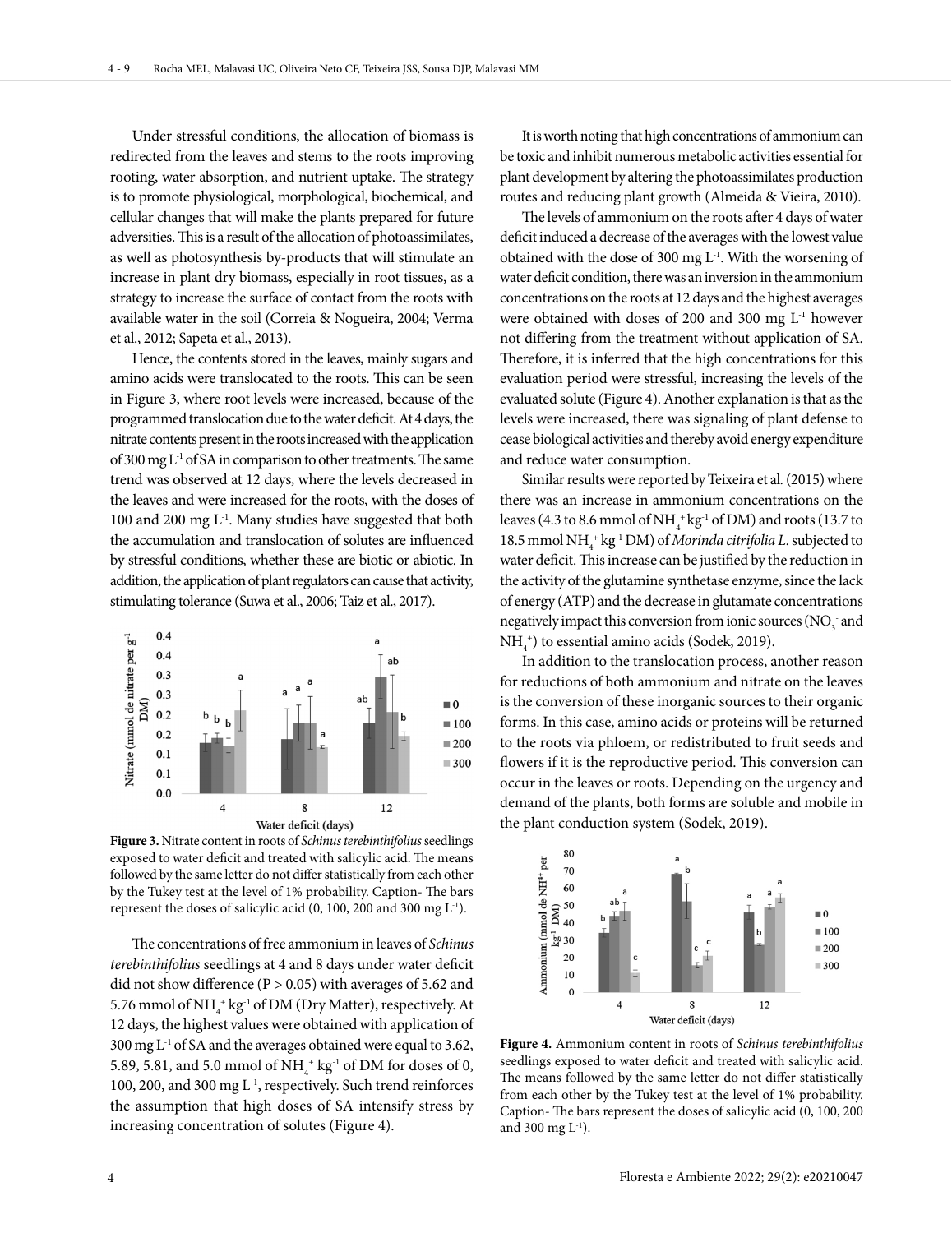In leaves and roots of *Schinus terebinthifolius* seedlings there was no difference ( $P > 0.05$ ) between treatments for the concentrations of amino acids and the averages obtained for the respective organs were 9.13 and 8.23 umol of amino acids g-1 of DM, respectively.

Proline has the function of osmoregulation, establishment of membranes, and preservation of the structure of proteins, in addition to eliminating free radicals and adjusting the redox potential in cells. This amino acid acts as a reserve of carbon and nitrogen in the detoxification of excess ammonia and the stabilization of membranes (Ashraf & Foolad, 2007). In addition, this compound has an increased content due to abiotic stresses and studies have highlighted that its content can increase up to 100% in conditions of water deficit (Cvikrová et al., 2013; Filippou et al., 2014).

The proline content of *Schinus terebinthifolius* leaves at 4 and 12 days of water deficit showed no difference  $(P > 0.05)$ with averages of 3.1655 and 2.8102 of Pro  $g^{-1}$  of DM. At 8 days, however, the highest concentration of proline was obtained at the maximum dose of SA without however differing from the control treatment (Figure 5).

Accumulation of proline can be a parameter that defines resistance in plants, as it is considered an osmoprotector and ensures greater sensitivity to plants and therefore it is one of the most studied amino acids (Ashraf et al., 2011; Iqbal et al., 2014; Trovato et al., 2008). Therefore, the increase in proline, in addition to signaling, acts to protect against mechanical damage and to prevent overflow of ions as a result of degradation of the cell membranes.



**Figure 5.** Content of proline in leaves of seedlings of *Schinus terebinthifolius* exposed to water deficit and treated with salicylic acid. The means followed by the same letter do not differ statistically from each other by the Tukey test at the level of 1% probability. Caption- The bars represent the doses of salicylic acid (0, 100, 200 and 300 mg  $L^{-1}$ ).

The concentrations of proline in roots of *Schinus terebinthifolius* seedlings resulted in differences (P < 0.05) depending on the number of days of water deficit. At 4 days, the levels increased

dramatically from the control treatment (without SA) in contrast with the dose of 300 mg  $L^1$  (Figure 6). The levels of proline tend to increase to balance and detoxify the cells, avoiding toxicity caused by the accumulation of ammonium (Figure 6). Ammonium can be influenced by the content of proline, since the high concentration of the latter generates detoxification of the excess ammonium and thus the stabilization of proteins and amino acids present on plants (Kavi Kishor et al., 2005).

At 12 days of water deficit, proline levels increased significantly in the control seedlings (Figure 6); that is, in untreated seedlings the main stress condition was the lack of water. On the other hand, after the application of salicylic acid, the concentrations were reduced (Figure 1). These averages coincided with the reduction of the relative water content, reinforcing that the osmotic adjustment is a short-term alternative and consequently with the evolution of the stress period, both the application of treatments and the defense mechanism of the plants becomes more efficient. Therefore, in the same proportion that there was a reduction in water, proline, and the osmotic adjuster. Contrasting results have been described for *Cajanus cajan* L. in cultivars BRS Mandarim and Caqui, where proline levels in leaves and roots increased with decreasing water levels and increasing salinity (Monteiro et al., 2014).



**Figure 6.** Proline content in roots of *Schinus terebinthifolius* seedlings exposed to water deficit and treated with salicylic acid. The means followed by the same letter do not differ statistically from each other by the Tukey test at the level of 1% probability. Caption- The bars represent the doses of salicylic acid (0, 100, 200 and 300 mg L-1).

Under adverse conditions, there may be an increase in glycine levels in order to balance water and osmotic potential on plant cells. The strategy is to encourage an increase in the number of solutes of the roots, thus decreasing the water potential and facilitating the transport of water in favor of a positive gradient from the soil to the roots (Anjum et al., 2011).

In *Schinus terebinthifolius* seedlings submitted to 8 days of water deficit, the dose of 200 mg L-1 of SA showed a higher average equal to 16.62 mg of glycine betaine g-1 DM differing from the other treatments (Figure 7).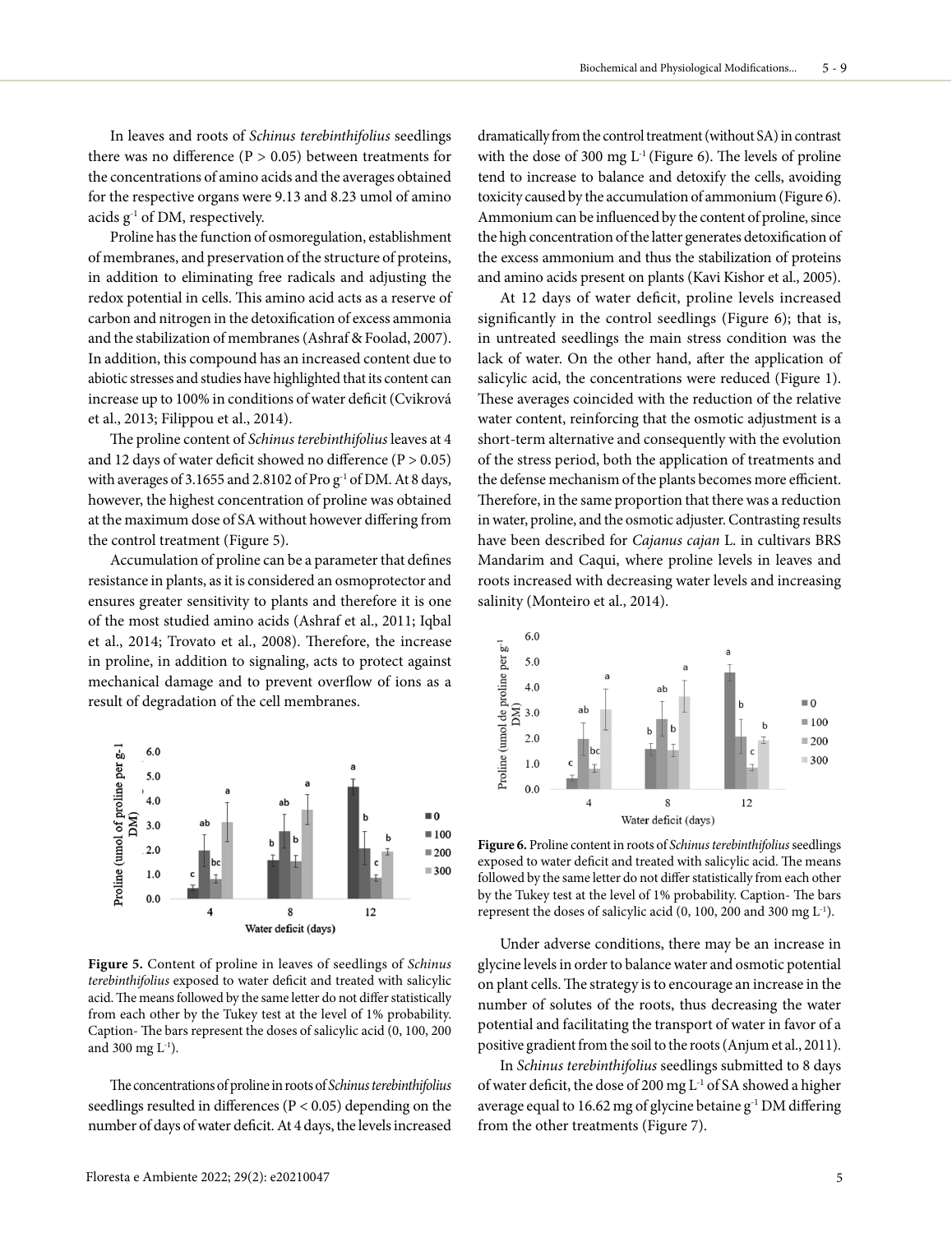SA can induce accumulation of glycine betaine at a dose of 0.5 to 2.5 mM on plants subjected to water, salt, and cold stresses. That increase can improve the overall plant development such as primary and secondary growth, seedling biomass, as well as adjustments of photosynthetic metabolism (Wang et al., 2010; Misra & Misra, 2012; Bharwana et al., 2014; Khan et al., 2014) as observed in the present research, where application of SA resulted in accumulation of the amino acid.

For the doses of 200 and 300 mg L<sup>-1</sup> there was an increase on the levels of glycine betaine up to 8 days of water deficit with values of 16.62 and 13.22 mg of glycine betaine g<sup>-1</sup> DM, respectively. In this experiment and for this species, the highest dose reduced the glycine betaine content which may be associated with attenuation of the water deficit (Figure 7). The obtained increase was 76.81% of the control treatment compared to the application of 200 mg  $L^{-1}$  of SA. However, after 12 days of water deficit, the levels began to decrease, leading to the understanding that, in the long run, SA may lose its potential to attenuate or even intensify the plant responses to water deficit since the osmotic adjustment is a strategy efficient only for short periods. Carlin & Santos (2009) reported an increase of 26.4% in the concentrations of glycine betaine in plants under water restriction.



**Figure 7.** Glycine content in leaves of *Schinus terebinthifolius* seedlings exposed to water deficit and treated with salicylic acid. The means followed by the same letter do not differ statistically from each other by the Tukey test at the level of 1% probability. Caption- The bars represent the doses of salicylic acid (0, 100, 200 and 300 mg L-1).

Glycine-betaine was not affected by the doses of SA and number of days of water deficit on roots of *Schinus terebinthifolius* seedlings. The averages were 21.26, 22.82, and 24.63 mg of glycine betaine g<sup>-1</sup> of DM after 4, 8 and 12 days of water deficit, respectively.

The SA interacts with other hormones and substances dispersed across cells, harmoniously or not, depending on

the conditions to which plants are exposed, in addition to intrinsic factors (Joseph et al., 2010). Therefore, its action will be variable as changes, even minimal ones, occur. Therefore, the use of salicylic acid is a viable option for the studied specie, as it can help, depending on the conditions, improving tolerance to biotic stresses. It is interesting that new studies, both with the species and with the regulator are developed, reducing the gaps, especially in relation to which dose would be more appropriate and whether that would be included in the concentrations used in current research. Additionally, other physiological, enzymatic and biochemical variables that would serve as standards for the development of seedling quality recommendations.

#### **4. CONCLUSION**

Nitrogen metabolism of *Schinus terebinthifolius* seedlings was altered according to the number of days of water deficit and the application of salicylic acid. Relative water content value was the biggest influencer of the variation for the compatible solutes, based on the fact that, due to the water imbalance, the plant osmotically adjusts the cellular content.

When evaluating the relative water content in seedlings of *Schinus terebinthifolius* at 8 days, it was observed that the dose of 200 mg L-1 helped in the attenuation of water stress, reflecting in increments in the water content. Despite this, the mean obtained in this treatment was still lower than the control treatment (without application of SA). Thus, it is interesting to note that each condition, whether internal or external the seedlings will affect their responses and development and therefore, at 4 days, as it is a rustic species, there was no significant response (doses without significant difference) and at 12 days the plants were subjected to an extremely stressful condition, both due to the fault water condition and to the application of the plant regulator, resulting in low values for the relative water content.

*Schinus terebinthifolius* seedlings showed physiological responses when subjected to doses of salicylic acid of 200 and  $300 \,\mathrm{mg} \, \mathrm{L}^{\text{-1}}$ , since they promoted variation in compatible solutes, among which, nitrate, ammonium, proline, glycine-betaine. Furthermore, the species seedlings showed no variation of concentration for some quantified solutes.

#### **SUBMISSION STATUS**

Received: 24 May. 2021 Accepted: 12 Apr. 2022 Associate editor: Natane Miranda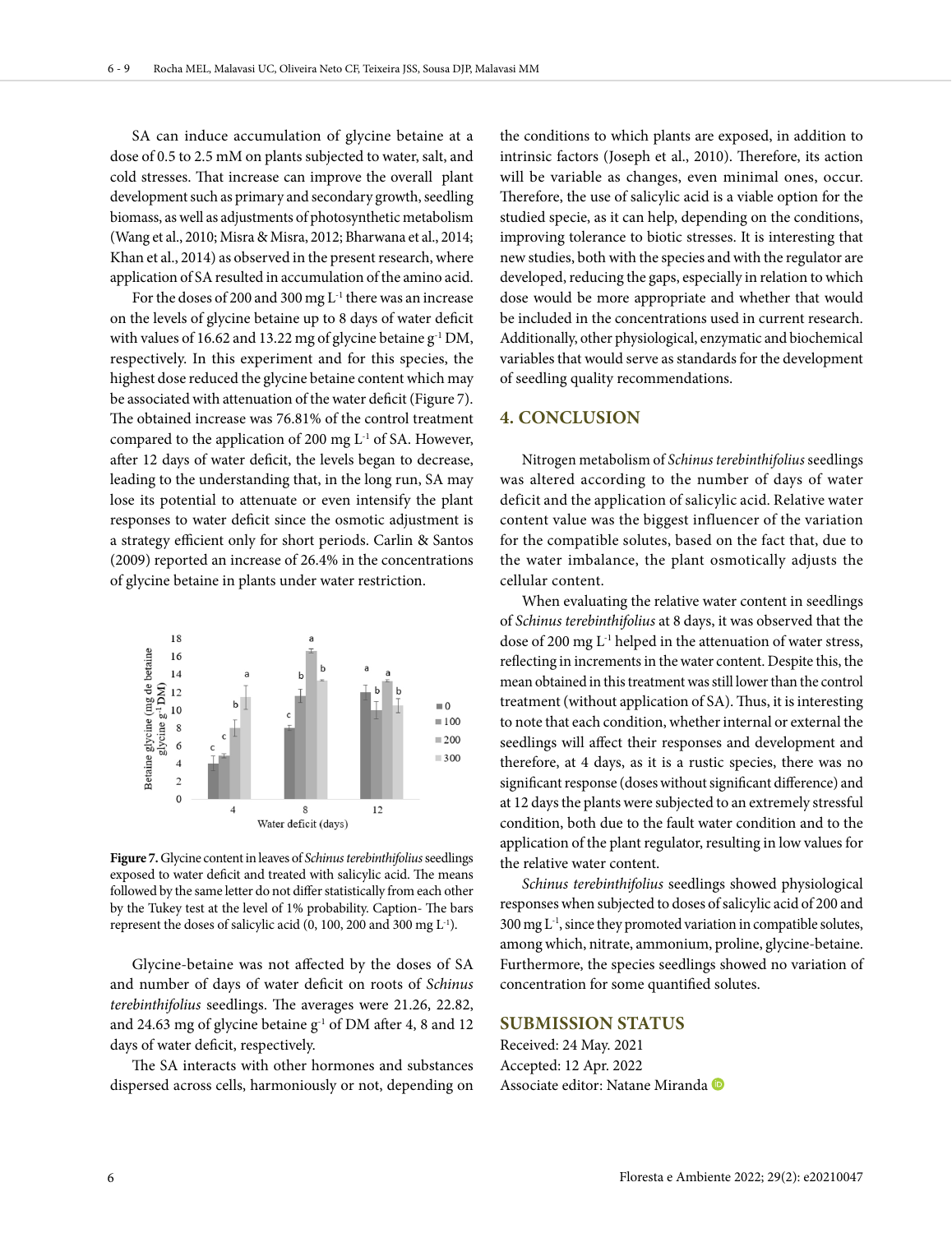#### **CORRESPONDENCE TO**

#### **Maria Eunice Lima Rocha**

Universidade Estadual do Oeste do Paraná, *Campus* Marechal Cândido Rondon.

Rua Pernambuco, 1963, 85.960-000, Marechal Cândido Rondon, PR, Brasil.

e-mail: eunice\_agronomia@yahoo.com.br

### **AUTHORS' CONTRIBUTIONS**

Maria Eunice Lima Rocha: Conceptualization (Equal); Data curation (Equal); Formal analysis (Equal); Funding acquisition (Equal); Investigation (Equal); Methodology (Equal); Project administration (Equal); Resources (Equal); Software (Equal); Validation (Equal); Visualization (Equal); Writing – original draft (Equal); Writing – review & editing (Equal).

Ubirajara Contro Malavasi: Methodology (Supporting); Supervision (Supporting); Writing – review & editing (Supporting).

Cândido Ferreira de Oliveira Neto: Methodology (Supporting); Supervision (Supporting).

Jessica Suellen Silva Teixeira: Methodology (Supporting).

Diana Jhulia Palheta de Sousa: Methodology (Supporting).

Marlene de Matos Malavasi: Methodology (Supporting); Supervision (Supporting).

## **REFERENCES**

Almeida AQ, Vieira EL. Gibberellin action on growth, development and production of tobacco. Scientia Agraria Paranaensis, 2010; 9(1): 45-57.

Alvares CA.; Stape JL, Sentelhas PC, Gonçalves JLdeM, Sparovek GK. Köppen's climate classification map for Brazil. Meteorologische Zeitschrift, 2013; 22(6): 711–728.

Anjum AS, Xie XY, Wang LC, Saleem MF, Man, C, Lei W. Morphological, physiological and biochemical responses of plants to drought stress. African Journal of Agricultural Research, 2011; 6(9): 2026-2032.

Asgher M, Khan MIR, Anjum NA, Khan NA. Minimizing toxicity of cadmium in plants–role of plant growth regulators. Protoplasma, 2015; 252 (2): 399–413.

Ashraf M, Foolad MR. Roles of glycine betaine and proline in improving plant abiotic stress resistance. Environmental and Experimental Botany, 2007; 59(2): 206–216.

Ashraf M, Akram NA, Arteca RN, Foolad MR. The physiological, biochemical and molecular roles of brassinosteroids and salicylic acid in plant processes and salt tolerance. Critical Reviews in Plant Sciences, 2011; 29(3):162-190.

Bates, LS, Waldren, RP, Teare ID. Rapid determination of free proline for water-stress studies. Short communication. Plant and Soil, 1973; 39(1): 205-207.

Bergamaschi, H, Bergonci, JI. Relações água-Planta. In: Bergonci, JI. As plantas e o clima: Princípios e aplicações. Guaíba: Agrolivros; 2017.

Bharwana SA, Ali S, Farooq MA, Ali B, Iqbal N, Abbas F et al. Hydrogen sulfide ameliorates lead-induced morphological, photosynthetic, oxidative damages and biochemical changes in cotton. Environmental Science and Pollution Research, 2014; 21(1):717–731.

Bulla MK, Hernandes L, Baesso ML, Nogueira AC, Bento AC, Bortoluzzi BB, Serra LZ, Cortez DA. Evaluation of Photoprotective Potential and Percutaneous Penetration by Photoacoustic Spectroscopy of the *Schinus terebinthifolius* Raddi Extract. Photochemistry and Photobiology, 2015; 91(3): 558–566.

Campos MF, Backes C, Roters JMC, Ono EO, Rodrigues JD. Influência de retardantes de crescimento no desenvolvimento de plantas de gladíolo (*Gladiolus communis* L. spp., Iridaceae). Biotemas, 2010; 23(3): 31-36.

Carlin SD, Santos, DMMDos. Indicadores fisiológicos da interação entre déficit hídrico e acidez do solo em cana-de-açúcar. Pesquisa agropecuária brasileira, 2009; 44 (9): 1106-1113.

Carvalho MG, Melo AGN, Aragão CFS.; Raffin FN, Moura TFAL. *Schinus terebinthifolius* Raddi: composição química, propriedades biológicas e toxicidade. Revista brasileira de plantas medicinais, 2013; 15(1):158-169.

Close DCA. review of ecophysiologically-based seedling specifications for temperate Australian eucalypt plantations. New Forests, 2012; 43(6): 739-753.

Correia KG, Nogueira RJMC. Avaliação do crescimento do amendoim (*Arachis hypogaea* L.) submetido a déficit hídrico. Revista de Biologia e Ciências da Terra, 2004; 4(2): 1-7.

Costa EMMB, Barbosa AS, Arruda TAde, Oliveira PTde, Dametto FR, Carvalho RAde, Melo MdasD. Estudo *in vitro* da ação antimicrobiana de extratos de plantas contra *Enterococcus faecalis.* Jornal Brasileiro de Patologia e Medicina Laboratorial, 2010; 46 (3):175-180.

Cruz CD. Programa GENES - Aplicativo Computacional em Estatística Aplicada à Genética (GENES - Software for Experimental Statistics in Genetics). Genetics and Molecular Biology, 1998; 21(1): 1-5.

Cunha RLM, Filho BGS, Costa RCL, Viégas IJM. Physiological assessment in young Brazilian and African mahogany plants during the dry and rainy seasons in northeastern Para state, Brazil. Revista Ciências Agrárias, 2013; 56(3): 255-260.

Cvikrová M, Gemperlová L, Martincová O, Vanková R. Effect of drought and combined drought and heat stress on polyamine metabolism in proline over producing tobacco plants. Plant Physiology and Biochemistry, 2013; 73(1): 7-15.

D'Avila FS, Paiva HN, Leite HG, Barros NF, Leite FP. Efeito do potássio na fase de rustificação de mudas clonais de eucalipto. Revista Árvore, 2011; 35(1): 13-19.

Degáspari CH, Waszczynskyj N, Prado MRM. Antimicrobial activity of *Schinus terebenthifolius* Raddi. Ciência e Agrotecnologia, 2005; 29(3): 617-22.

Driever SM, Krormdijk J. Will. C3 crops enhanced with the C4 CO2- concentrating mechanism live up to their full potential (yield). Journal of Experimental Botany, 2013; 64(13): 3925-3935.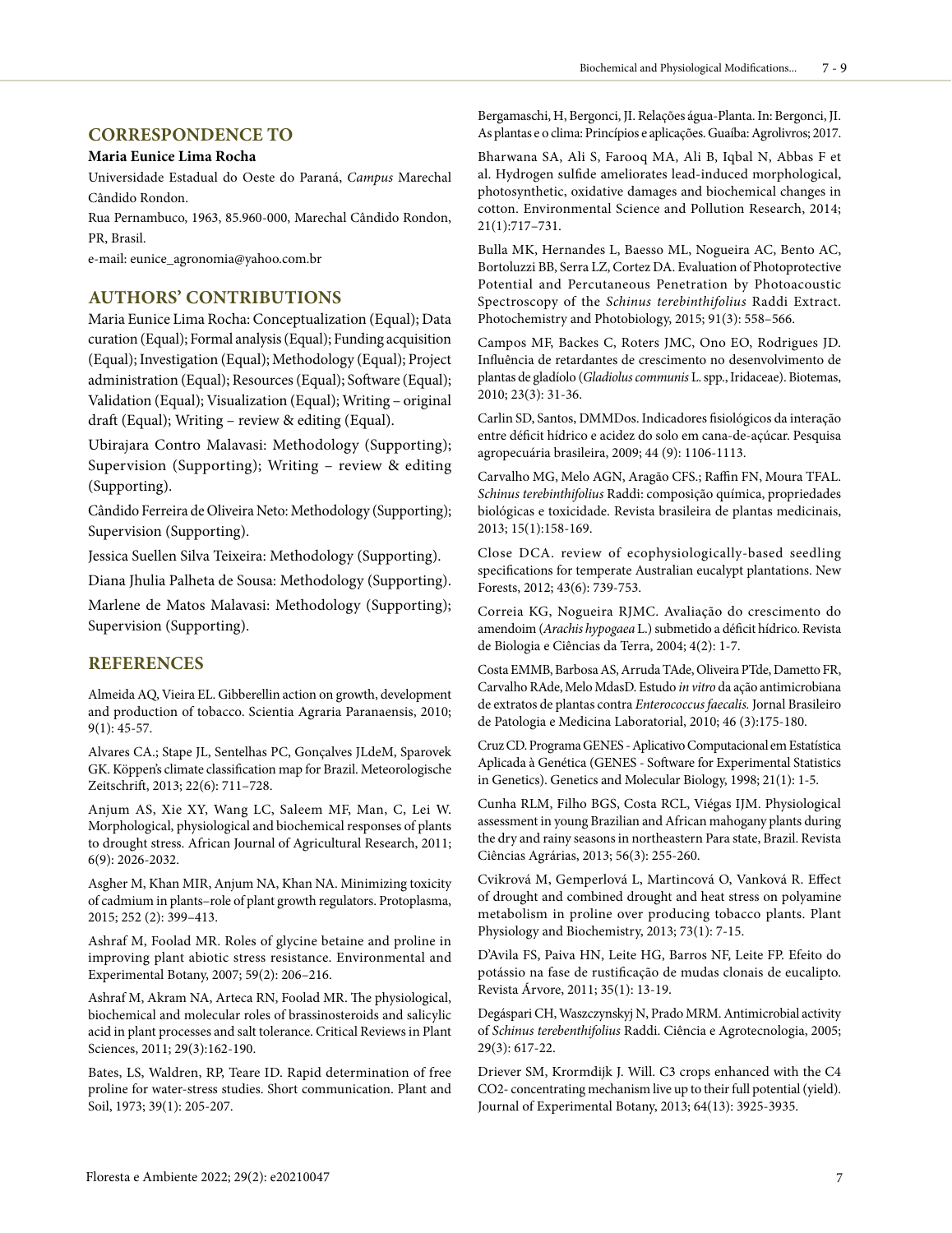Ferrari E, Paz A, Silva AC. Déficit hídrico no metabolismo da soja em semeaduras antecipadas no mato grosso. Pesquisas Agrárias e Ambientais, 2015; 3(1): 67-77.

Ferreira WN, Lacerda CF, Costa RCda, Medeiros Filho S. Effect of water stress on seedling growth in two species with different abundances: the importance of Stress Resistance Syndrome in seasonally dry tropical forest. Acta Botanica Brasilica, 2015; 29(3): 375-382.

Filippou P, Bouchagier P, Skotti E, Fotopoulos V. Proline and reactive oxygen/nitrogen species metabolism is involved in the tolerant response of the invasive plant species *Ailanthus altissima*  to drought and salinity. Environmental and Experimental Botany, 2014; 97(1): 1-10.

Freires IA, Alves LA, Jovito VdeC, Castro RDde. Atividade antifúngica de *Schinus terebinthifolius* (Aroeira) sobre cepas do gênero *Candida*. Revista Odontológica do Brasil-Central, 2011; 20(52): 41-45.

Gilbert B, Favoreto R. *Schinus terebinthifolius* Raddi. Revista Fitossanitária, 2011; 6(1): 43-56.

Grieve CM, Grattan SR. Rapid assay for determination of water soluble quaternary ammonium compounds. Plant and Soil, 1983;70(1): 303-307.

Hayat Q, Hayat S, Irfan M, Ahmad A. Effect of exogenous salicylic acid under changing environment: a review. Environmental and Experimental Botany, 2010; 68(1): 14-25.

Hasanuzzaman M, Alam MM, Nahar K, Mahmud JA, Ahamed U, Fujita M. Exogenous salicylic acid alleviates salt stress-induced oxidative damage in *Brassica napus* by enhancing the antioxidant defence and glyoxalase systems. Australian Journal of Crop Science, 2014; 8(4): 631-639.

Iqbal N, Umar S, Khan NA, Khan MR. A new perspective of phytohormones in salinity tolerance: Regulation of proline metabolism. Environmental and Experimental Botany, 2014; 100 (1): 34-42.

Jacobs DF, Landis TD. Hardening. In: Dumroese RK, Luna T, Landis TD. (Eds.). Nursery manual for native plants: Guide for tribal nurseries. Washington: United States Department of Agriculture, Forest Service, 2009.

Joseph B, Jini D, Sujatha S. Insight into the role of exogenous salicylic acid on plants grown under salt environment. Asian Journal of Crop Science, 2020, 2(4); 226-235.

Kabiri R., Farahdakhsh H, Nasibi F. Effect of drought stress and its interaction with salicylic acid on black cumin (*Nigella sativa*) germination and seedling growth. World Applied Sciences Journal, 2012; 18(4); 520-527.

Kavi Kishor PB, Sangam S, Amrutha RN, Sri Laxmi P, Naidu KR, Rao KRSS et al. Regulation of proline biosynthesis, degradation, uptake and transport in higher plants: Its implications in plant growth and abiotic stress tolerance. Current Science, 2005; 88 (3): 424-438.

Khaled FEM, Ahmed HEG, Hamdy AS, Shibamoto T. Chemical Compositions and Antioxidant/Antimicrobial Activities of Various Samples Prepared from *Schinus terebinthifolius* Leaves Cultivated in Egypt. Journal of Agricultural and Food Chemistry, 2009; 57(12): 5265-5270.

Khan MIR, Iqbal N, Masood A, Khan NA. Variation in salt tolerance of wheat cultivars: role of glycinebetaine and ethylene**.** Pedosphere, 2012; 22(6): 746–754.

Khan MIR.; Asgher M, Khan NA. Alleviation of salt-induced photosynthesis and growth inhibition by salicylic acid involves glycinebetaine and ethylene in mungbean (*Vigna radiata* L.). Plant Signaling & Behavior, 2014; 80(1): 67–74.

Lobato AKS, Oliveira Neto CF, Costa RCL, Santos Filho BG, Cruz FJR, Laughinghouse HD. Biochemical and physiological behavior of *Vigna unguiculata* (L.) walp. under water stress during the vegetative phase. Asian Journal of Plant Sciences, 2008; 7(1); 44-49.

Lobo RC, Oliveira Júnior Fde. Efeitos do estresse hídrico nas características morfológicas de plântulas de *Eucalyptus grandis* W. (Hill ex. Maiden). Revista da União Latino-americana de Tecnologia, 2015; 3(1): 09-25.

Maseda, PH, Fernández, RJ. Growth potential limits drought morphological plasticity in seedlings from six Eucalyptus provenances. Tree Physiology, 2016; 36(1): 243–251.

Mazzuchelli EHL, Souza GM, Pacheco AC. Rustificação de mudas de eucalipto via aplicação de ácido salicílico. Pesquisa Agropecuária Tropical, 2014; 44(4); 443-450.

Misra N, Misra R. Salicylic acid changes plant growth parameters and proline metabolism in *Rauwolfia serpentina* leaves grown under salinity stress. American-Eurasian Journal Of Agricultural & Environmental Sciences, 2012; 12(2): 1601-1609.

Miura K, Tada Y. Regulation of water, salinity, and cold stress responses by salicylic acid. Frontiers Plant Science, 2014; 5(4): 1-19.

Monteiro JG, Cruz FJR, Nardin MB, Santos DMMdos. Crescimento e conteúdo de prolina em plântulas de guandu submetidas a estresse osmótico e à putrescina exógena. Pesquisa agropecuária brasileira, 2014; 49(1): 18-25.

Peoples MB, Faizah AW, Reakasem BE, Herridge DF. Methods for evaluating nitrogen fixation by nodulated legumes in the field. Australian Centre for International Agricultural Research Canberra, 1989: 1:89.

Sapeta H, Costa JM, Lourenço T, Marocod J, Lindee PVD, Oliveira MM. Drought stress response in Jatrophacurcas: Growth and physiology. Environmental and Experimental Botany, 2013, 85(1): 76-84.

Sharner DL, Boyer JS. Nitrate reductase activity in maize (*Zea mays* L.) leaves. Plant Physiology, 1976: 58(4): 499-504.

Silva MAda, Pessotti BMdeS, Zanini SF, Colnago GL, Nunes LdeC, Rodrigues MRA, Ferreira L. Óleo essencial de aroeira-vermelha como aditivo na ração de frangos de corte. Ciência Rural, 2011; 41(4): 676-681.

Slavick B. Methods of studying plant water relations. Nova York: Springer Verlang, 1979.

Sodek L. Metabolismo do nitrogênio. In: Kerbauy GB. Fisiologia vegetal. Rio de Janeiro: Guanabara Koogan, 2019.

Suwa R, Nguyen NT, Saneoka H., Moghaieb R, Fujita K. Effect of salinity stress on photosynthesis and vegetative sink in tobacco plants. Soil Science & Plant Nutrition, 2006; 52(2): 243-250.

Taiz L, Zeiger E, Møller IM, Murphy A. Estresse abiótico. In: Blumwald, E.; Mittler, R. *Fisiologia Vegetal*. Porto Alegre, Artmed, 2017.

Teixeira, D. T. de. F.; Nogueira, G. A. dos. S.; Maltarolo, B. M.; Ataíde, W. L. da. S.; Oliveira Neto, C. F. de. Alterações no metabolismo do nitrogênio em plantas de noni sob duas condições hídricas. Enciclopédia biosfera: Centro Científico Conhecer, 2015; 11 (22): 89-106.